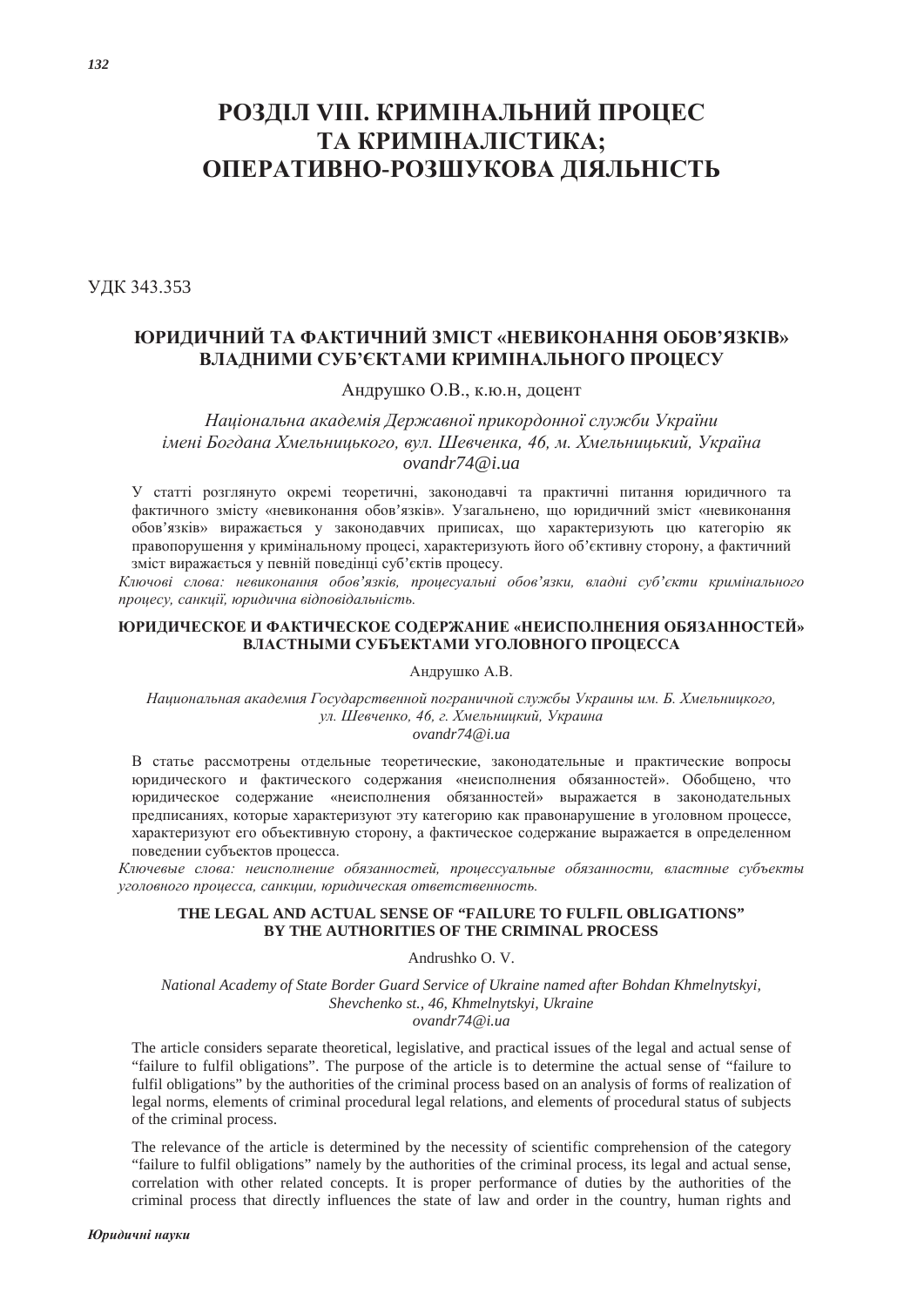freedoms in the criminal process and, in general, contributes to the achievement of objectives of a criminal proceeding. And, in turn, failure to fulfil obligations by the authorities of the criminal process determines a violation of human rights and freedoms, failure to achieve the objectives of criminal proceedings, deformation of public opinion about the authority of the court and law enforcement agencies, increase of the level of offenses in the state, etc.

According to results of the research, the author made the following conclusions:

– the legal sense of "failure to fulfil obligations" is expressed in legislative requirements that characterize this category as an offence in the criminal process, characterize its objective side (sanction, in turn, determines the type of offense and legal responsibility), and the actual sense is expressed in certain behaviour of subjects of the process;

– to eliminate the negative consequences of the enforcement, each procedural law should be in line with procedural duty, and its implementation by all subjects of the criminal process should be provided with measures of their legal responsibility;

– procedural status of subjects of the criminal process should contain both obligatory elements: legal rights and obligations, and responsibility for the non-fulfilment of duties, which is conditioned by the content of criminal procedural legal relations;

– failure to fulfil obligations – a legal category, the derivative of which is the concept of improper performance of duties, late fulfilment of duties, improper treatment of official duties, which, in cases determined by law, specify this legal category by volume, time, and subjects.

Perspective studies in this area are seen the rationale for expanding the grounds of procedural responsibility of the authorities of the criminal process and introduction of an institute for imposing a monetary penalty for offenses in the criminal process against these subjects.

*Key words: failure to fulfil obligations, procedural duties, authorities of the criminal process, sanctions, legal responsibility.*

Кримінальний процес характеризується імперативним, владним методом правового регулювання, відповідно до якого все кримінальне провадження, процесуальна діяльність повністю підпорядковані державним органам та посадовим особам, уповноваженим на прийняття і реалізацію усіх процесуальних рішень для початку кримінального переслідування, його закриття чи припинення, проведення слідчих (розшукових) та інших процесуальних дій, розгляду клопотань учасників процесу, прийняття підсумкового рішення у вигляді обвинувального вироку. Внаслідок цього лише належне виконання обов'язків владними суб'єктами кримінального процесу прямо впливає на стан законності та правопорядку у державі, захисту прав і свобод людини у кримінальному процесі, сприяє досягненню завдань кримінального провадження загалом. І навпаки, невиконання своїх обов'язків цими суб'єктами детермінує порушення прав та свобод людини, недосягнення завдань кримінального провадження, деформацію суспільної думки про авторитет суду та правоохоронних органів, підвищення рівня правопорушності в державі тощо.

Одним з індикаторів перерахованих негативних явищ є збільшення числа звернень громадян до Європейського суду з прав людини за захистом своїх порушених прав унаслідок необгрунтованого притягнення до кримінальної відповідальності, незаконних затримання та утримання під вартою, інших незаконних порушень (обмежень) прав та свобод людини. Станом на 31.12.2016 р. на розгляді в Європейському суді перебувало загалом 79 750 справ проти держав – сторін Конвенції (станом на кінець 2015 р. – 64 850), із них 18 150 справ – проти України, що становить 22,8% від загальної кількості справ (станом на кінець 2015 р. -21,4%) [1]. Така невтішна динаміка свідчить про істотні прорахунки у здійсненні правозастосовної діяльності державними органами. Однією із причин цього, поряд з об'єктивними, незалежними від владних суб'єктів кримінального процесу, є невиконання ними своїх процесуальних обов'язків. Сьогодні питання про невиконання обов'язків, мабуть, € глобальною проблемою, значущим явищем у правовій сфері. Причинами цього є недостатнє її наукове дослідження, попередні акценти на обвинувальній формі кримінального процесу, ідеологізація бездоганності владних суб'єктів процесу у виконанні своїх обов'язків, допустимість невинуватого порушення закону з їх боку, «слабке» правове становище учасника судочинства та ін. Свідченням цього є позиція Г.М. Вєтрової, яка ще у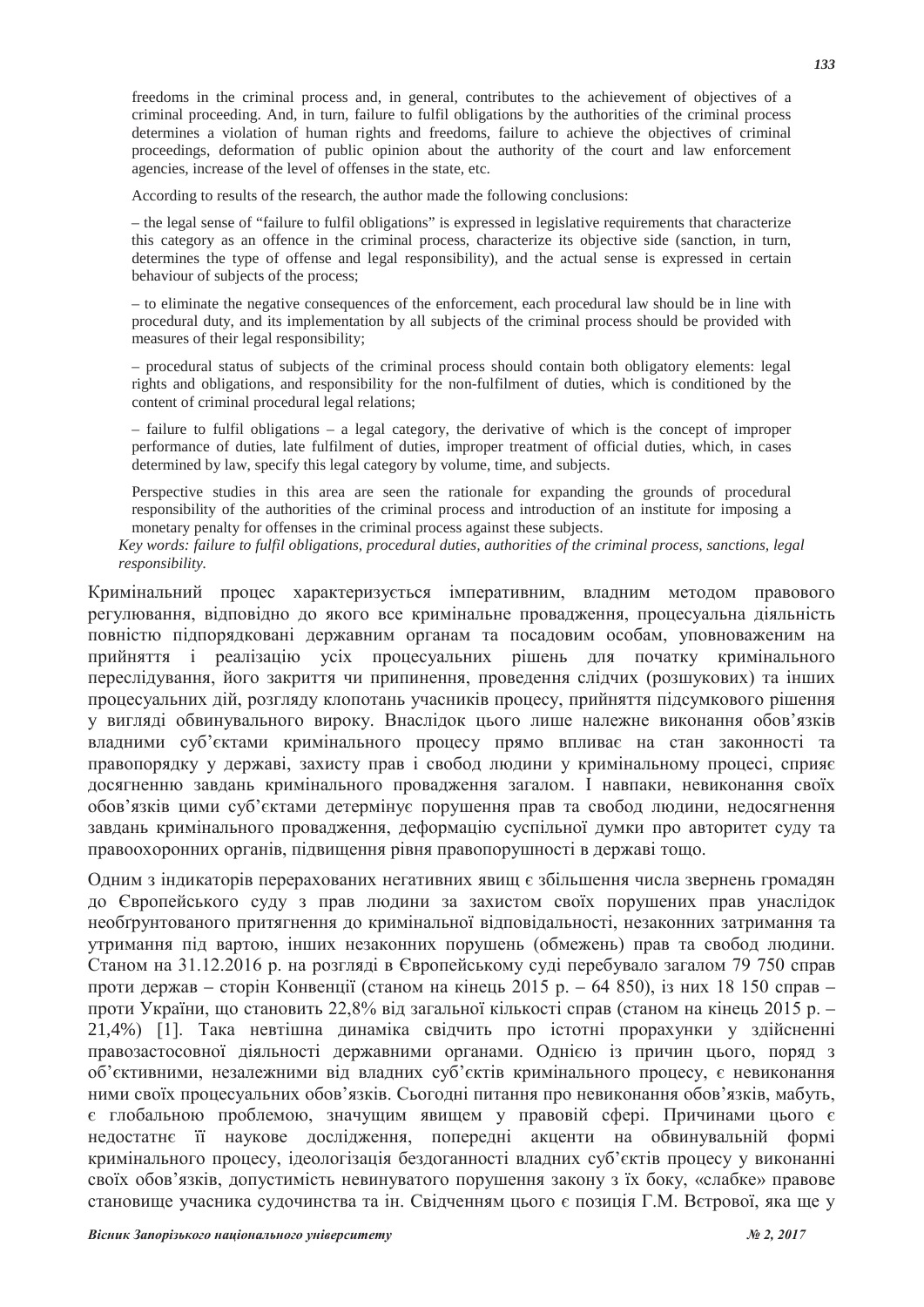1982 р. під кримінальною процесуальною відповідальністю розуміла «форму соціальної відповідальності особи у сфері кримінального судочинства», а також те, що ця відповідальність «показує певний зв'язок між особою, наділеною процесуальними правами та обов'язками, і державою». Ця відповідальність є «зобов'язанням учасників процесу звітувати у своїх діях щодо виконання процесуальних обов'язків та взяти на себе вину за можливі наслідки невиконання» [2, с. 6]. Хоча далі вона відзначила, що всі суб'єкти, наділені процесуальними обов'язками, є суб'єктами процесуальної відповідальності [2, с. 7]. Деякі вчені (і навіть сучасні) заперечують можливість кримінальної процесуальної відповідальності владних суб'єктів кримінального процесу [3, с. 161; 4, с. 101], тобто виключається можливість нести відповідальність цими суб'єктами за невиконання своїх обов'язків, якщо вони не містять ознак кримінального чи дисциплінарного правопорушення. Тому й вілзначається, що «у кримінальному процесуальному законодавстві у слідчого, прокурора непередбачено в обов'язках забезпечення прав особи в ході кримінального переслідування, недостатньо розроблені процесуальна форма, процедура обмеження прав особи у встановлених законом межах. У законодавстві немає чітких наслідків відповідальності посадових осіб у разі неналежного виконання або невиконання обов'язків суб'єктів кримінальної процесуальної діяльності» [5, с. 29].

Із запровадженням у КПК України 2012 р. (надалі – КПК України) засад кримінального судочинства, що передбачають рівні права сторін, широкого переліку взаємних прав та обов'язків суб'єктів процесу вимагається наукове осмислення категорії «невиконання обов'язків» саме владними суб'єктами кримінального процесу, її юридичного та фактичного змісту, співвілношення з іншими суміжними поняттями.

Теоретичним підгрунтям вивчення предмета цієї публікації стали наукові праці вітчизняних та закордонних учених: Р.М. Білоконя, В.С. Вєпрєва, Г.М. Вєтрової, Ю.М. Грошевого, А.Я. Дубинського, О.В. Малька, М.М. Михеєнка, О.М. Овчаренко, О.Ф. Скакун, М.С. Строговича, О.Ю. Хабло, Л.С. Явича та ін.

Метою статті є з'ясування юридичного і фактичного змісту «невиконання обов'язків» владними суб'єктами кримінального процесу на основі аналізу форм реалізації правових норм, елементів кримінальних процесуальних правовідносин та процесуального статусу суб'єктів кримінального процесу.

Вихідними положеннями цієї публікації є такі терміни: юридичний зміст, фактичний зміст, реалізація правових норм, правовідносини, правовий статус, обов'язок, на дослідженні особливостей яких у кримінальному процесі здійснено спробу досягти мети статті. Слово «зміст» тлумачиться як «суть, внутрішня особливість чого-небудь. Певні властивості, характерні риси, які відрізняють це явище, предмет від подібних явищ, предметів та ін.» [6, с. 624]. Зміст – це «філософська категорія, що зображає внутрішню матеріальну основу існування предмета об'єктивної дійсності, збуджувальну матеріальну силу, що є джерелом розвитку предмета та переходу у нову якість. ... Зміст завжди перебуває у єдності із формою, тобто відносно стійкою структурою предмета. У цій єдності примат за змістом, від якого залежить розвиток та зміна форми» [7, с. 556]. Таким чином, зміст правового явища підпорядковується діалектичному розвитку та взаємодії із формою, у якій виражається зміст цього явища, всі основні елементи, його властивості, зв'язки,

У правознавстві традиційно правове явище, якщо його існування пов'язане з правовідносинами, а інакше воно й не може існувати, комплексно характеризують через його юриличний та фактичний зміст.

Поняття «невиконання обов'язків» є міжгалузевим і зустрічається у всіх галузях права. Найпоширенішим є вживання цього поняття у таких галузях, як трудове, цивільне, кримінальне право. Водночас тільки у КПК України це словосполучення вжито понад 20 разів.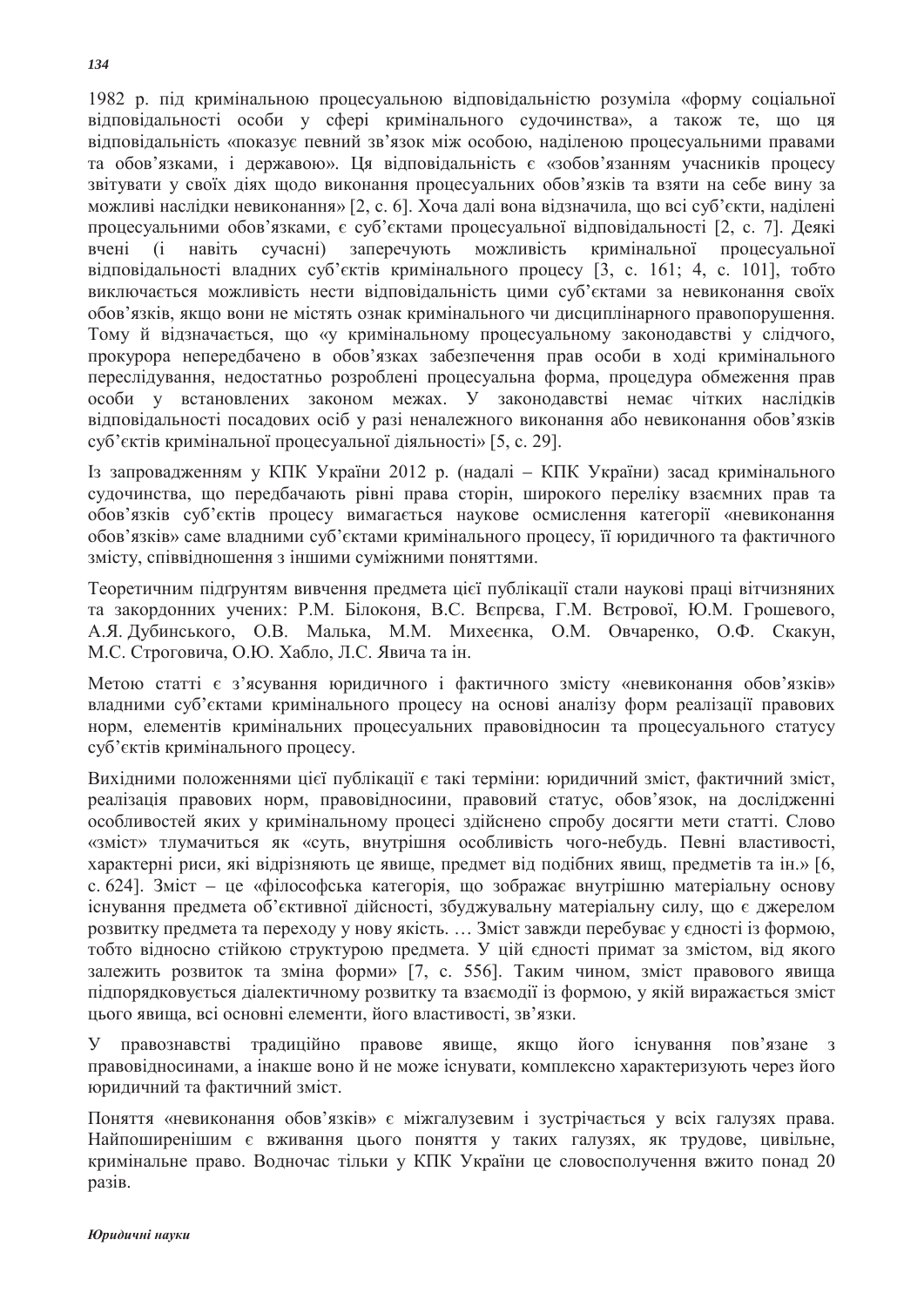Невиконання обов'язків є антиподом виконання обов'язків. Це парні протилежні категорії інституту реалізації права (норм права). У теорії: «виконання норм права – це діяльність суб'єктів щодо виконання покладених на суб'єктів обов'язків. Виконання правових норм перелбачає активну ліяльність. Шляхом виконання реалізуються норми, що зобов'язують»  $[8, c. 196]$ . Поруч із виконанням норм права виокремлюють ще дві форми реалізації: додержання (утримання від порушення норм права, реалізуються заборони, передбачає пасивну поведінку) і використання (діяння щодо здійснення суб'єктивних прав та можливостей, реалізуються дозвільні норми права) [8, с. 196]. Окремо для державних органів та їх посадових осіб ці форми реалізації права опосередковуються в особливій формі реалізації – застосуванні норм права (правозастосування). Правозастосування характеризується низкою зведених ознак (за О.В. Малько, О.Ф. Скакун): 1) здійснюється тільки спеціальними суб'єктами (державні органи, посалові особи); 2) злійснюється у межах правозастосовних правовідносин, що мають публічно-правовий характер; 3) здійснюється в особливій процесуальній формі; 4) має три види (форми): оперативно-виконавчу, правоохоронну та правозахисну діяльність владних суб'єктів; 5) правозастосування містить у собі низку послідовних стадій; 6) правозастосування передбачає прийняття (видання) акта застосування права; 7) має індивідуалізований і конкретизований характер; 8) здійснюється у поєднанні з іншими формами реалізації права [8, с. 196-198; 9, с. 413-415].

Проаналізуємо окремі ознаки. Зокрема, правозастосовна діяльність суб'єктів кримінального процесу здійснюється тільки у межах кримінальних процесуальних правовідносин, що є публічно-правовими, олнією із сторін цих правовілносин обов'язково є влалний суб'єкт кримінального процесу [10, с. 55]. Отже, юридичні обов'язки владних суб'єктів у кримінальних процесуальних правовідносинах поруч із правами становлять юридичний зміст цих правовідносин, а їх виконання чи невиконання – фактичний.

Далі, процесуальні правовідносини реалізуються не довільно, а у чітко визначеній КПК України процесуальній формі. «Кримінальна процесуальна форма є правовим режимом кримінальної процесуальної ліяльності, що включає лотримання юриличних процелур, виконання певних правових умов та забезпечення гарантій у кримінальному провадженні» [11, с. 14]. Дотримання процесуальної форми, її юридичних процедур, виконання процесуальних умов (загальних і спеціальних) та забезпечення процесуальних гарантій судочинства, безумовно, є обов'язком владних суб'єктів кримінального процесу.

Для влалних суб'єктів кримінального процесу характерні всі форми ліяльності: оперативновиконавча (оперативні розпорядчі заходи, що невизначені або нечітко визначені у КПК України, але реалізуються суб'єктами процесу, виходячи з їх статусних повноважень, що пов'язані з кримінальним провадженням, стосуються, як правило, окремих процесуальних дій: подання рапорту оперативним підрозділом начальнику органу досудового розслідування про неможливість виконання доручення, або ж навпаки, про уточнення, розширення такого доручення, інші непроцесуальні форми взаємодії суб'єктів досудового розслідування, що реалізуються на основі підзаконних актів чи криміналістичних рекомендацій, видача різних довідок, копій тощо), правоохоронна (розслідування кримінальних правопорушень, нагляд за додержанням законів, процесуальне керівництво тощо) та правозахисна (здійснення правосуддя у кримінальних провадженнях, надання судових дозволів на вчинення дій, пов'язаних з обмеженням прав і свобод людини).

Важливим є те, що правозастосовна діяльність владних суб'єктів поєднує у собі всі форми реалізації норм права. Норми кримінального процесуального права умовно поділяють на охоронні та регулятивні. Охоронні норми спрямовані на регламентацію кримінальної процесуальної відповідальності. До регулятивних норм належать норми, які безпосередньо регулюють кримінальні процесуальні відносини шляхом надання учасникам процесу прав та покладення на них обов'язків [11, с. 49].

Різновидами регулятивних кримінальних процесуальних норм є зобов'язуючі, забороняючі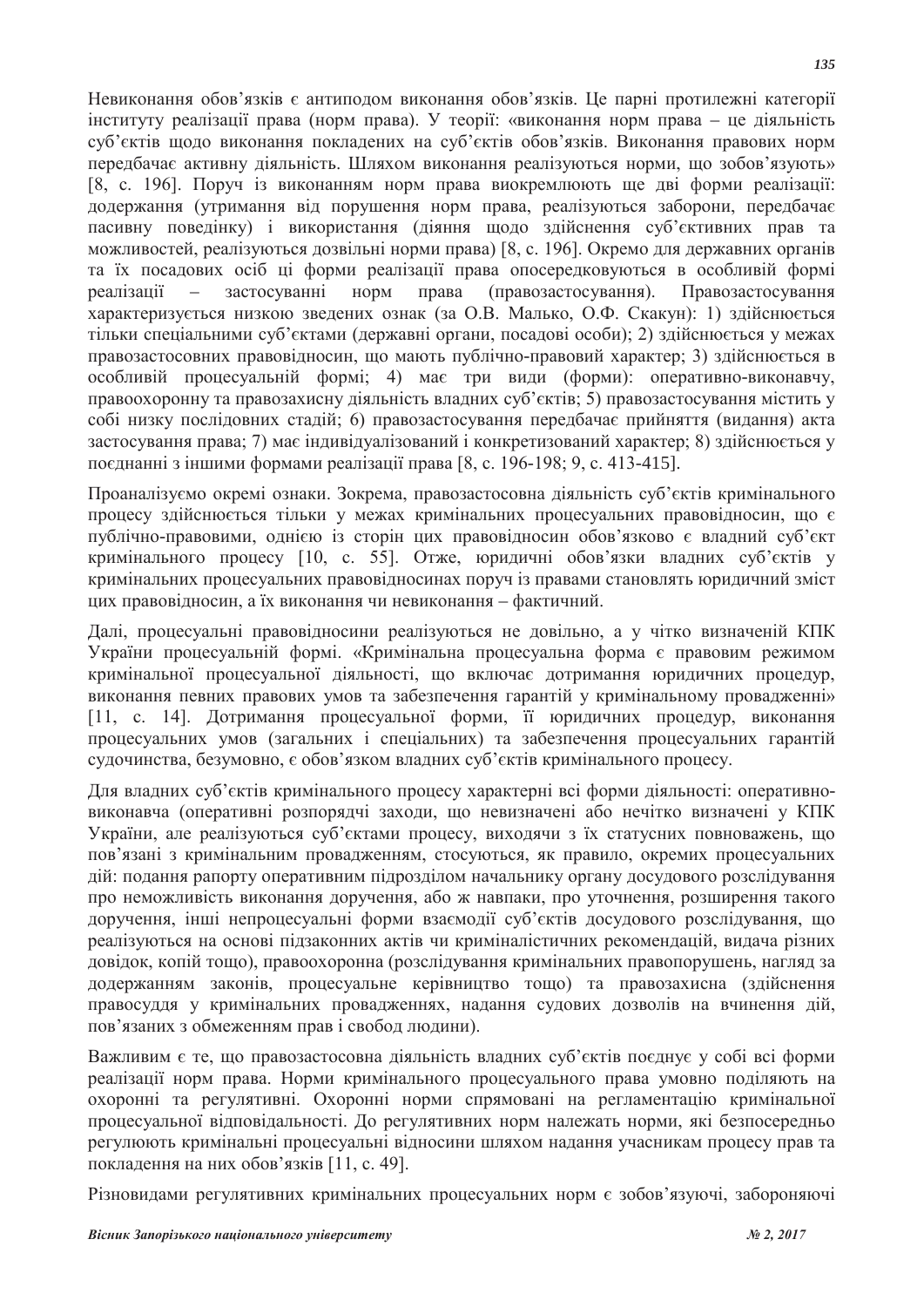та уповноважуючі норми. Зобов'язуючі норми встановлюють обов'язки особи вчинити певні дії. Забороняючі норми встановлюють обов'язки особи утриматися від певних дій. Уповноважуючі норми встановлюють суб'єктивні права з позитивним змістом, тобто права на вчинення уповноваженим тих чи інших активних лій [10, с. 25]. Названі вили процесуальних норм корелюють із відповідними формами реалізації права (норм права).

Наукова думка про єдність прав та обов'язків передбачає, що всі кримінальні процесуальні норми містять як права, так і обов'язки. Зокрема, для владних суб'єктів кримінального процесу обов'язки прямо містяться у зобов'язуючих та забороняючих нормах, а в уповноважуючих нормах вони або розуміються, або поєднані з правом, коли використання права за певних умов є обов'язком, на що неодноразово зверталась увага учених [12, с. 74; 13, с. 54, Отже, ці суб'єкти відокремлених прав від обов'язків не мають, вони й не мають власного інтересу у кримінальному процесі, оскільки діють на публічних засадах, за яких конфлікт приватних і публічних інтересів недопустимий, а тому у разі наявності такого підлягають відводу.

Таким чином, відповідно до наведених положень теорії реалізації права формами невиконання обов'язків владними суб'єктами кримінального процесу є невиконання обов'язків, недотримання (недодержання) заборон, невикористання (неналежне використання) права (повноваження), тобто порушення обов'язку застосувати право. При цьому спостерігається певна трансформація прав в обов'язки.

Додатково пояснимо на прикладах. Слідчий має право на повідомлення про підозру (п. 6 ч. 1 ст. 40 КПК України). Це не абсолютне право, воно обтяжене низкою обов'язків: 1) загальний обов'язок: повідомити про підозру у випадках, визначених ст. 276 КПК України; 2) дотриматися низки процедурних умов, що визначені КПК України: погодження підозри із прокурором (п. 6 ч. 1 ст. 40 КПК України), дотримання порядку, визначеного ст.ст. 276-279 КПК України. Під таку конструкцію фактично підпадають усі права владних суб'єктів, оскільки вони кореспондуються не тільки обов'язкам та правам інших суб'єктів кримінального процесу, а й усередині процесуального статусу владного суб'єкта кримінального процесу, оскільки конкретне процесуальне правовідношення включає не одне право та кореспондуючий обов'язок, а множину таких прав та обов'язків.

У контексті досліджуваної теми доречним буде розглянути правові властивості самого обов'язку. Під обов'язком найчастіше розуміють «вид і міру належної або необхідної поведінки» [8, с. 233]. Так, КПК України оперує такими поняттями: «обов'язок», «процесуальний обов'язок» (ч. 2 ст. 144), «службовий обов'язок», «професійний обов'язок»  $(\pi, 4, 4, 2, \text{ct}, 65)$ , «функціональний обов'язок» (ч. 4 ст. 35), «обов'язок свідка (іншого суб'єкта процесу)». Отже, термін «обов'язок» уживається в однині чи у множині, у різних відмінках залежно від мети його застосування у законі, а також у різних мовних формах: «зобов'язаний», «зобов'язання», «обов'язковість», що пояснює і різні його правові властивості. У теорії кримінального процесу зазвичай ідеться про процесуальні обов'язки. Виходячи із змісту закону, припускаємо, що всі названі обов'язки (професійні, службові, функціональні) пояснюють процесуальні та позапроцесуальні статусні особливості обов'язків того чи іншого суб'єкта. З аналізу статей КПК України відзначаємо, що термін «обов'язки» у словосполученнях із термінами «професійні», «службові», «функціональні» вживається до суб'єктів процесу, які не є владними. Водночас словосполучення «службові обов'язки» вживаються щодо суддів у ч. 2 ст. 106 Закону України «Про судоустрій та статус суддів» в аспекті «неналежного ставлення до службових обов'язків», що є підставою їх дисциплінарної відповідальності, якщо такі обов'язки невиконані суддею у тому чи іншому виді юридичного процесу.

Вважаємо, що весь спектр обов'язків, про які згадується у КПК України, слід вважати кримінальними процесуальними, тому що у кримінальних процесуальних правовідносинах можливо реалізовувати лише кримінальні процесуальні права та обов'язки (повноваження),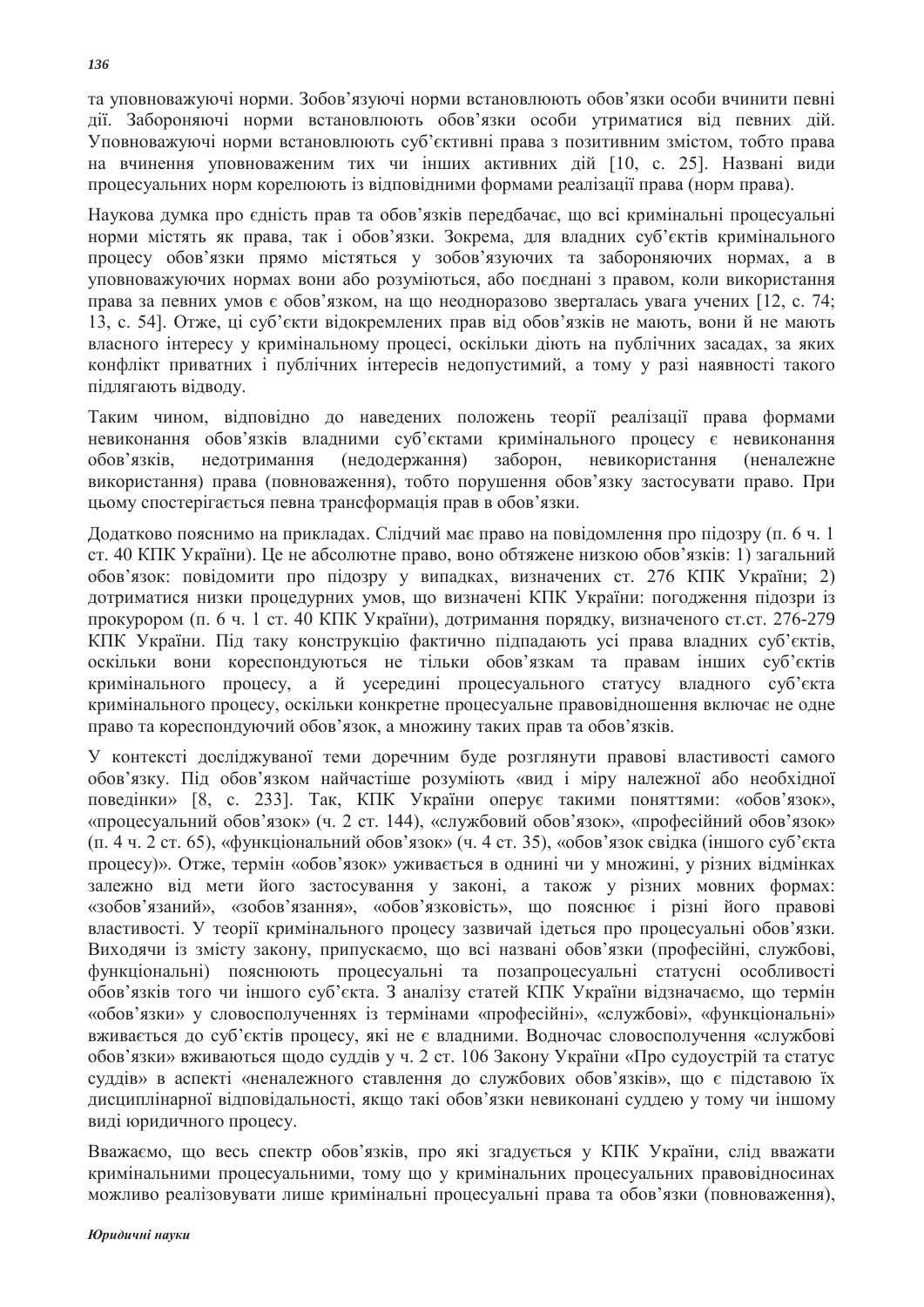однак вони можуть міститись і в інших законах.

Загальні ознаки юриличного обов'язку вченими найчастіше визначаються у таких тезах: 1) це необхідна та належна поведінка (відмовитися від обов'язку неможливо); 2) це міра належної і необхідної поведінки (вона обмежена певними рамками); 3) юридичний обов'язок реалізується в інтересах правомочної особи, націлений на задоволення її інтересів; 4) виконання юридичного обов'язку забезпечується державним примусом, а у разі невиконання чи неналежного виконання настає юрилична вілповілальність [8, с. 233].

Але ці ознаки не є безумовними. Так, спірним є твердження про неможливість відмови від обов'язку. КПК України передбачає варіанти відмови від обов'язку у кримінальному процесі, зокрема, захисником від виконання своїх обов'язків із підстав, визначених у ч. 4 ст. 47 КПК України, експерта від «надання висновку, якщо поданих матеріалів недостатньо» (ч. 6 ст. 69 КПК України), поручителя від своїх зобов'язань (ч. 4 ст. 180 КПК України). Указані випадки передбачають добровільну, ініціативну відмову від обов'язку виконувати конкретні процесуальні функції, відмову від конкретних процесуальних правовідносин до моменту, коли пілстави для юриличної вілповілальності за невиконання цих обов'язків не настали. Інститут самовідводів теж можна розглядати в контексті відмови від процесуальних обов'язків. Це юридичний зміст обов'язків. Але якщо ці обов'язки взяті суб'єктом на себе чи покладені на них у визначеному законом порядку, то вони стають елементом процесуального статусу цієї особи у конкретних кримінальних процесуальних правовідносинах, становлять їх фактичний зміст, що виражається у певній поведінці суб'єкта (виконання чи невиконання).

Водночас закон допускає окремі випадки невиконання процесуальних обов'язків окремими учасниками судочинства й за інших правових умов, наприклад, обов'язок прибуття за викликом свідка (ч. 2 ст. 66 КПК України), через поважні причини (ч. 1 ст. 138 КПК України). Можна зробити висновок, що не всі обов'язки у кримінальному процесі є абсолютними, категоричними, а допускається умовне їх виконання (чи невиконання).

Складність процесуальних правовідносин породжує також нерівність окремих прав та обов'язків суб'єктів кримінального процесу, хоча законом задекларовано рівність сторін. Для прикладу, у ч. 7 ст. 46 КПК України визначено, що «органи державної влади та органи місцевого самоврядування, їх службові особи зобов'язані виконувати законні вимоги захисника», а яка вілповілальність за невиконання цього обов'язку і чи є рівність у цьому прикладі сторін захисту й обвинувачення? Навіть більше, у законодавстві наявні прогалини щодо забезпечення реалізації задекларованих юридичних прав та обов'язків владних суб'єктів через відсутність заходів державного примусу для їх фактичної реалізації. Для прикладу, у ч. 5 ст. 40 КПК України міститься обов'язок органів державної влади, органів місцевого самоврядування, підприємств, установ та організацій, службових осіб, інших фізичних осіб виконувати законні вимоги і процесуальні рішення слідчого. Проте відповідальності за невиконання цього обов'язку у законодавстві України немає. Так, задеклароване право слідчого та кореспондуючі обов'язки інших учасників не забезпечуються примусовою силою держави через відсутність законодавчого закріплення відповідальності останніх – відсутність санкцій, що містили б заходи відповідальності. У цьому разі юридичний зміст невиконання задекларованих обов'язків є нікчемним, тому що зостається лише споліватися на лобровільне їх виконання, що буле становити лише фактичну сторону вказаних правовідносин.

Тому виокремлення серед формальних ознак обов'язків добровільної форми їх виконання (фактичний зміст) загалом не є юридичною гарантією досягнення мети судочинства, оскільки законодавче наділення правами й обов'язками (юридичний зміст) ще не є повним злійсненням правових норм, оскільки існують ризики невиконання цих обов'язків. Відсутність відповідних санкцій, що містять заходи примусу, – юридичної відповідальності за невиконання обов'язків є досить істотною проблемою. Слушно вказує Л.С. Явич: «якщо у нормі права немає санкції, то вона може діяти з огляду на відповідність моральним вимогам,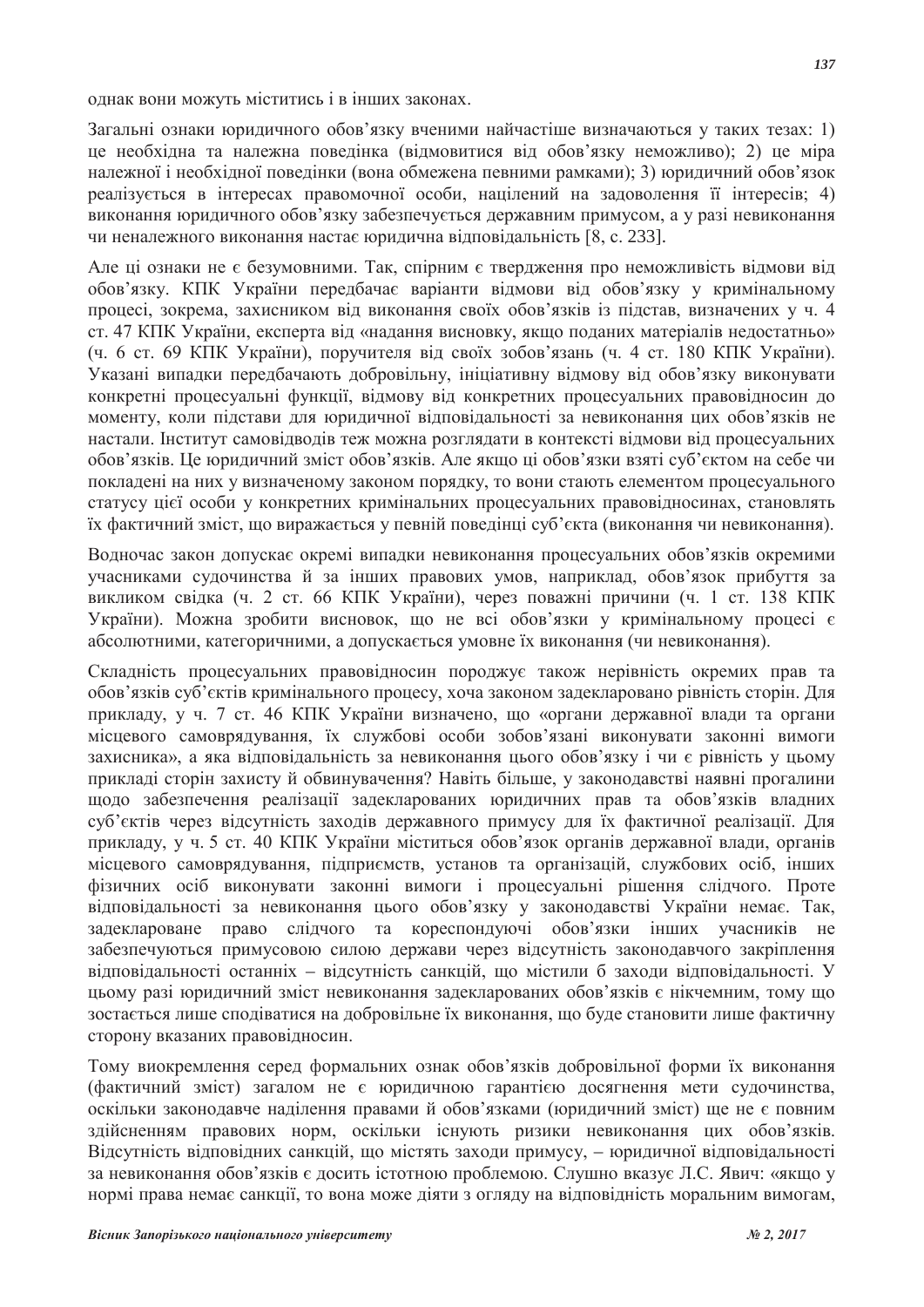але як юридичний припис  $\epsilon$  безглуздою» [14, с. 98]. Отже, обов'язок тоді  $\epsilon$  обов'язком до виконання, коли він підкріплений санкціями, що визначають заходи юридичної відповідальності.

З аналізу чинного законодавства з'ясовуємо, що кримінальні процесуальні санкції містять: 1) заходи штрафної (каральної) відповідальності здебільшого проти учасників процесу (свідка, експерта, потерпілого, обвинуваченого та ін.); 2) за невиконання обов'язків владними суб'єктами процесу – тільки заходи правопоновлюючої відповідальності, а також «оцінка поведінки особи, наділеної юридичними правами та обов'язками, з погляду відповідності її кримінальному процесуальному закону, корисності чи шкідливості для суспільства» [2, с. 7]; 3) лише в окремих випадках застосовуються так звані виокремлені, неконкретизовані санкції для дисциплінарної відповідальності владних суб'єктів; 4) за наявності підстав – і заходи кримінальної відповідальності.

У свою чергу, наявність санкцій за невиконання обов'язків дає підстави стверджувати, що таке діяння має ознаки правопорушення у кримінальному процесі, є підставою для юридичної відповідальності [2, с. 5; 15, с. 9; 16, с. 93], у юридичному аспекті характеризує об'єктивні ознаки правопорушення, а у фактичному – протиправну поведінку суб'єкта.

Окремо звернемо увагу на проблему неконкретизованого, загального характеру законодавчого визначення заборон чи обов'язків, оскільки в охоронних правовідносинах диспозиція охоронної норми часто текстуально не фіксується, а лише логічно розуміється, тобто що заборонено: «брати хабар заборонено» [17, с. 38] - так звані логічні обов'язки. У КПК України таких неконкретизованих обов'язків досить багато, що призводить до їх неоднозначного тлумачення. Такі обов'язки викладені, зокрема, у нормах-принципах, декларативних та колізійних нормах. Містяться вони й у регулятивних та охоронних процесуальних нормах: «до зупинення досудового розслідування слідчий зобов'язаний виконати всі слідчі (розшукові) та інші процесуальні дії, проведення яких необхідне та можливе...» (ч. 2 ст. 280 КПК України). Обов'язки також можуть мати організаційний, процедурний, регламентний, рекомендаційний характер, бути прямими чи опосередкованими, основними та додатковими, активними чи пасивними.

Ми підтримуємо думку О.Ю. Хабло, що з метою забезпечення законності під час реалізації кримінальних процесуальних прав і повноважень необхідно постійно нормативно вдосконалювати систему кримінальних процесуальних стримувань, противаг і відповідальності. Процесуальні відносини необхідно врегульовувати таким чином, щоб унеможливлювати свавільне застосування процесуальних норм, виключати негативні наслідки та притягати винних осіб до відповідальності - як процесуальної, так і матеріальної  $[18, c. 142]$ .

Таким чином, на нашу думку, юридичний зміст «невиконання обов'язків» виражається у законодавчих приписах, що характеризують цю категорію як правопорушення у кримінальному процесі, характеризують його об'єктивну сторону (санкція, у свою чергу, визначає вид правопорушення і юридичної відповідальності), а фактичний зміст виражається у певній поведінці суб'єктів процесу. Для усунення негативних наслідків правозастосування кожному процесуальному праву повинен кореспондуватися процесуальний обов'язок, а його виконання усіма суб'єктами кримінального процесу забезпечуватися заходами їх юридичної відповідальності. Процесуальний статус суб'єктів кримінального процесу повинен містити як обов'язкові елементи юридичні права та обов'язки, відповідальність за невиконання обов'язків, що зумовлено змістом кримінальних процесуальних правовідносин. Невиконання обов'язків – це правова категорія, похідними від якої є поняття «неналежне виконання обов'язків», «несвоєчасне виконання обов'язків», «неналежне ставлення до службових обов'язків», що у визначених законом випадках уточнюють цю правову категорію за обсягом, часом і суб'єктами.

Перспективними дослідженнями у цьому напрямі є обґрунтування розширення підстав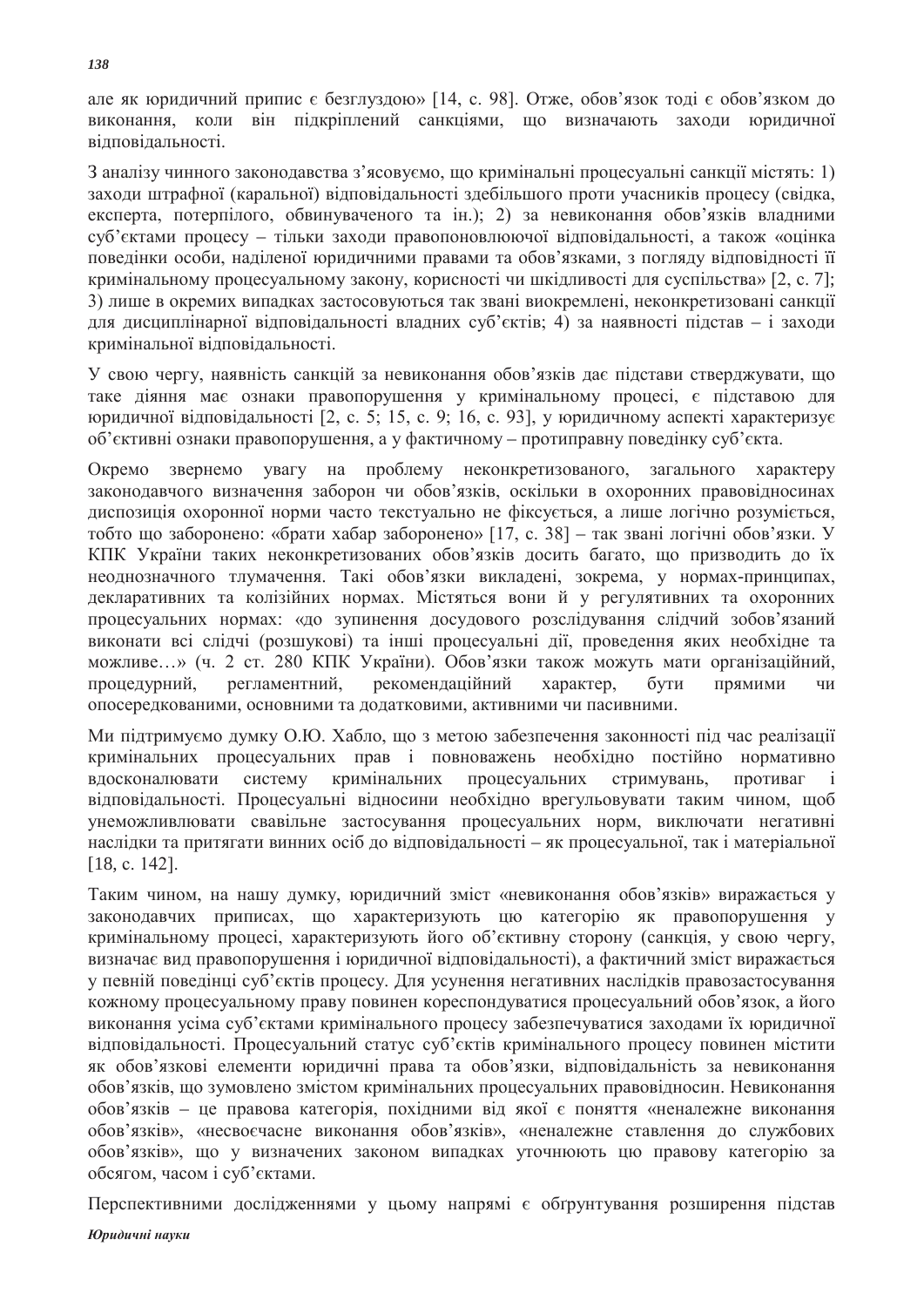процесуальної відповідальності владних суб'єктів кримінального процесу, запровадження інституту накладення грошового стягнення за правопорушення у кримінальному процесі щодо цих суб'єктів.

# **JIITEPATYPA**

- 1. Щорічний звіт про результати діяльності Урядового уповноваженого у справах Європейського суду з прав людини у 2016 р. [Електронний ресурс]. – Режим доступу: http ://old.minjust.gov.ua/9329. Дата доступу : 09.05.2017.
- 2. Ветрова Г.Н. Уголовно-процессуальная ответственность : автореф. дисс. на соиск. науч. степ. канд. юрид. наук: спец. 12.00.09 «Уголовный процесс; судоустройство; прокурорский надзор; криминалистика» / Г.Н. Ветрова. – М., 1981. – 14 с.
- 3. Дубинский А.Я. Исполнение процессуальных решений следователя: правовые и организационные проблемы / А.Я. Дубинский // Вибрані праці / упоряд. Л.Д. Удалова, О. І. Галаган, Д.П. Письменний та ін. – К.: ЦУЛ, 2014. – С. 13-168.
- 4. Овчаренко О.М. Юридична відповідальність судді: теоретико-прикладне дослідження:  $[$ монографія $]$  / О.М. Овчаренко. – Харків : Право, 2014. – 576 с.
- 5. Мельников В.Ю. Структурная характеристика механизма обеспечения и реализации защиты прав личности в уголовном судопроизводстве / В.Ю. Мельников // Российский судья.  $-2012 - N_2$  7.  $-$  С. 27-32.
- 6. Словник української мови: в 11 т. / за ред. Л.М. Мандрика. К.: Наук. думка, 1972.  $T, 3, -741$  c.
- 7. Кондаков Н.И. Логический словарь-справочник / Н.И. Кондаков. М.: Наука, 1975. - $721c$
- 8. Теория государства и права: [учеб.]. 4-е изд., стер. / колл. авторов; отв. ред А.В. Малько. - М.: КНОРУС, 2015. - 400 с.
- 9. Скакун О.Ф. Теорія права і держави: [підруч.] / О.Ф. Скакун. 2-ге вид. К.: Алерта;  $KHT$ ;  $IIVJI$ ,  $2010$ . - C. 413-415.
- 10. Михеєнко М.М. Кримінальний процес України : [пілруч.] / М.М. Михеєнко, В.Т. Нор. В.П. Шибіко. – К.: Либідь, 1999. – 536 с.
- 11. Кримінальний процес: [підруч.] / [Ю.М. Грошевий, В.Я. Тацій, А.Р. Тумаянц та ін.]; за заг. ред. В.Я. Тація, О.В. Капліної, О.Г. Шило. – Харків: Право, 2014. – 824 с.
- 12. Строгович М.С. Уголовное преследование в советском уголовном процессе / М.С. Строгович. – М.: Изд-во АН СССР. 1951. – 191 с.
- 13. Рахунов Р.Д. Участники уголовно-процессуальной деятельности по советскому праву / Р.Д. Рахунов. – М.: Госюриздат, 1961. – 277 с.
- 14. Явич Л.С. Общая теория права / Л.С. Явич. Л.: Изд-во Ленинград. ун-та, 1976. 286 с.
- 15. Вепрев В.С. Основания уголовно-процессуальной ответственности : автореф. дисс. на соиск. науч. степ. канд. юрид. наук: спец.  $12.00.09$  «Уголовн. процесс, криминалист, и суд. экспертиза; опер.-розыск. деятельн.» / В.С. Вепрев. – Челябинск, 2006. – 22 с.
- 16. Білокінь Р.М. Юридична підстава кримінальної процесуальної відповідальності / Р.М. Білокінь // Науковий вісник Херсонського державного університету. Серія «Юридичні науки». – 2016. – Вип. 3. – Т. 2. – С. 92-95.
- 17. Мотовиловкер Е.Я. Теория регулятивного и охранительного права / Е.Я. Мотовиловкер. – Воронеж : Изд-во Воронеж. ун-та, 1990. – 136 с.
- 18. Хабло О.Ю. Наслідки невиконання чи неналежного виконання вимог кримінально-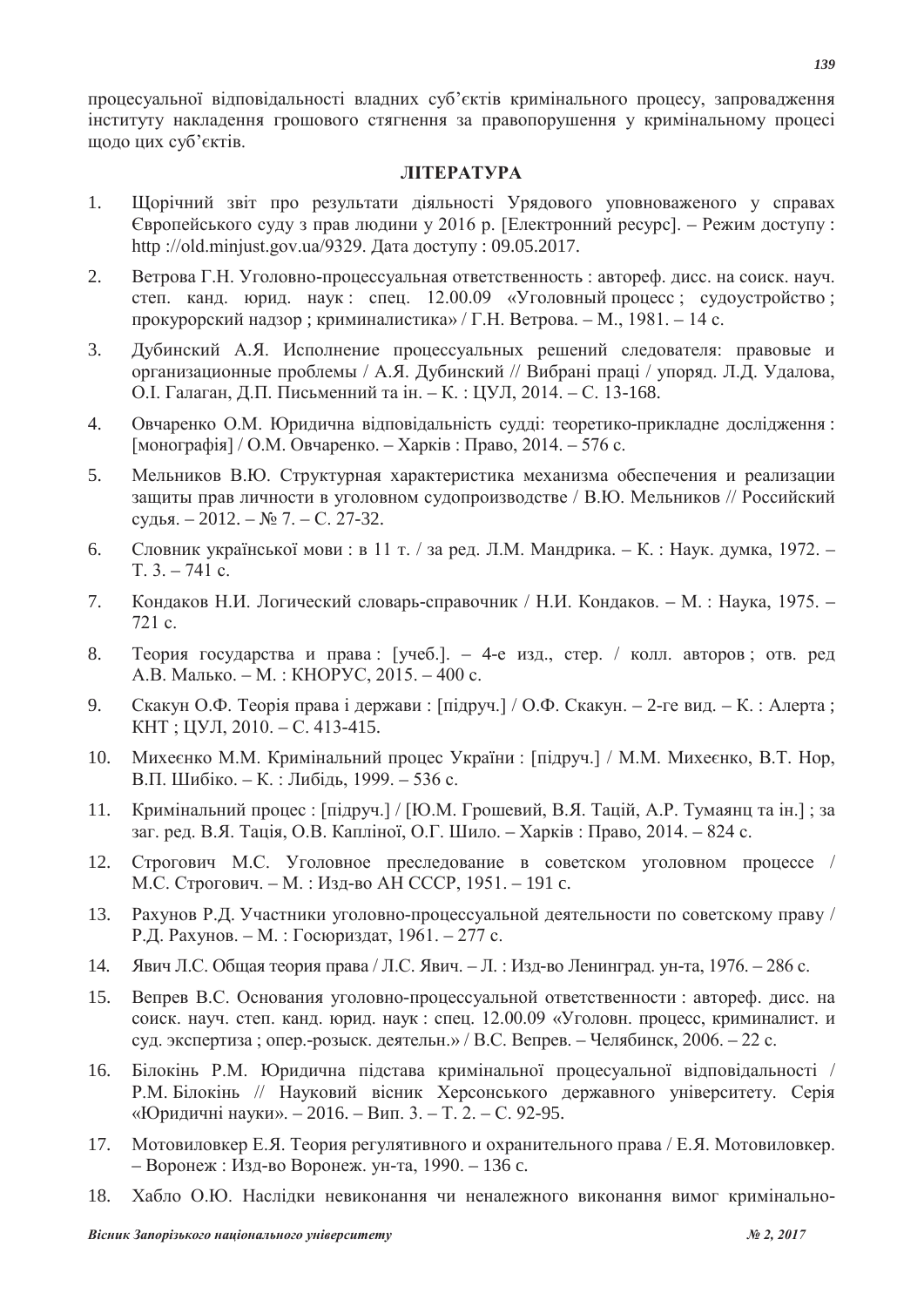процесуального законодавства [Електронний ресурс] / О.Ю. Хабло // Вісник Академії управління МВС. − 2010. – № 4 (16). – С. 135-142. – Режим доступу: http://nbuv.gov.ua/UJRN/ucnavs 2010  $4(16)$  23. Дата доступу: 09.05.2017.

## **REFERENCES**

- 1. "Annual report on the results of the activities of the Government Representative for the European Court of Human Rights in 2016", available at : http ://old.minjust.gov.ua/9329 (access May 09, 2017).
- 2. Vetrova, H.N. (1981), "Criminal procedural responsibility", Thesis abstract for Cand. Sc. (Jurisprudence), 12.00.09, Moscow, Russia.
- 3. Dubinskiy, A.Ya. (2014), "Execution of procedural decisions of the investigator : legal and organizational problems", Udalova, L.D., HalaHan, O.I., Pysmennyi, D.P. et al. *Vybrani pratsi* [Selected works], TsUL, Kyiv, Ukraine, pp. 13-168.
- 4. Ovcharenko, O.M. (2014), *Yurydychna vidpovidalnist suddi : teoretyko-prykladne doslidzhennya : monohrafiya* [Legal liability of a judge : theoretical and applied research : monograph], Pravo, Kharkiv, Ukraine.
- 5. Melnikov, V.Yu. (2012), "Structural characteristics of the mechanism for ensuring and realizing the protection of personal rights in criminal proceedings", *Rossiyskiy sudya*, no. 7, pp. 27-32.
- 6. Mandryk, L.M. (1972), *Slovnyk ukrayinskoyi movy : v 11 tomakh* [Ukrainian Language Vocabulary : in 11 volumes], Naukova dumka, Vol. 3, Kyiv, Ukraine.
- 7. Kondakov, N.I. (1975), *Lohicheskiy slovar-spravochnik* [Logical reference dictionary], Nauka, Moscow, Russia.
- 8. Malko, A.V. (2015), *Teoriya hosudarstva i prava : uchebnik* [Theory of state and law : textbook], KNORUS, Moscow, Russia.
- 9. Skakun, O.F. (2010), *Teoriya prava i derzhavy : pidruchnik* [Theory of law and state : textbook], Alerta, Kyiv, Ukraine.
- 10. Mikheenko, M.M., Nor, V.T. and Shybiko, V.P. (1999), *Kryminalnyi protses Ukrayiny : pidruchnyk* [Criminal process of Ukraine : textbook], Lybid, Kyiv, Ukraine.
- 11. Hroshevyi, Yu.M., Tatsiy, V.Ya., Tumayants, A.R. et al. (2014), *Kryminalnyi protses : pidruchnyk* [Criminal process : textbook], Pravo, Kharkiv, Ukraine.
- 12. Strohovich, M.S. (1951), *Uholovnoe presledovanie v sovetskom uholovnom protsesse* [Criminal prosecution in the Soviet criminal process], Izd-vo AN SSSR, Moscow, Russia.
- 13. Rakhunov, R.D. (1961), *Uchastniki uholovno-protsessualnoy deyatelnosti po sovetskomu pravu* [Participants in criminal procedure under Soviet law], Hosyurizdat, Moscow, Russia.
- 14. Yavich, L.S. (1976), *Obshchaya teoriya prava* [General theory of law], Izd-vo Leninhradskoho universiteta, Leningrad, Russia.
- 15. Veprev, V.S. (2006), "Grounds of criminal procedural responsibility", Thesis abstract for Cand. Sc. (Jurisprudence), 12.00.09, Chelyabinsk, Russia.
- 16. Bilokin, R.M. (2016), "The legal basis for the criminal procedural liability", *Naukovyi visnyk Khersonskoho derzhavnoho universitetu. Seriya «Yurydychni nauky»*, Iss. 3, Vol 2, pp. 92-95.
- 17. Motovilovker, E.Ya. (1990), *Teoriya rehulyativnoho i okhranitelnoho prava* [Theory of regulatory and protective law], Izd-vo Voronezhskoho universiteta, Voronezh, Russia.
- 18. Khablo, O.Yu. (2010), "Consequences of non-fulfilment or improper fulfilment of the requirements of the criminal-procedural legislation", *Visnyk Akademiyi upravlinnya MVS*, no.